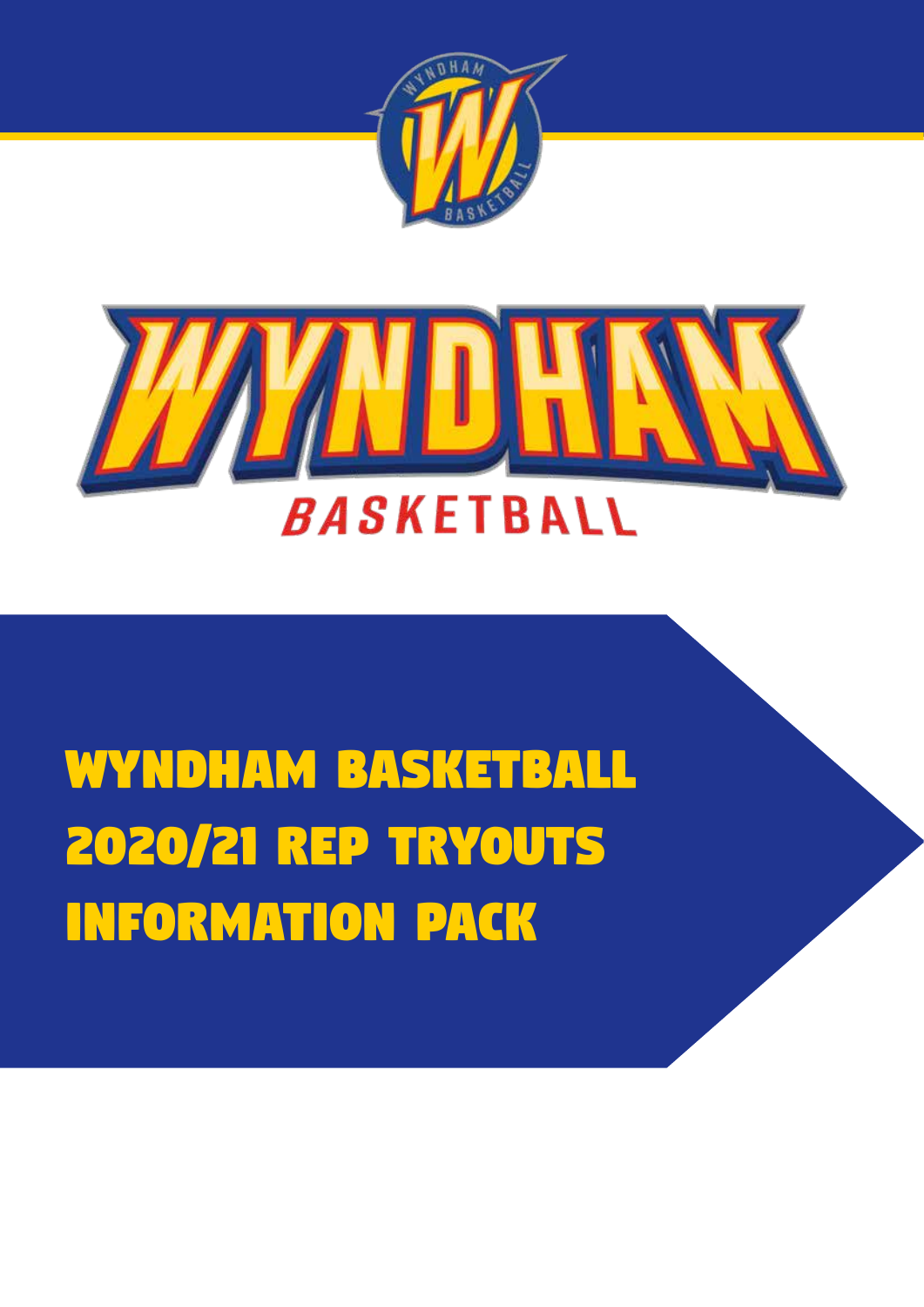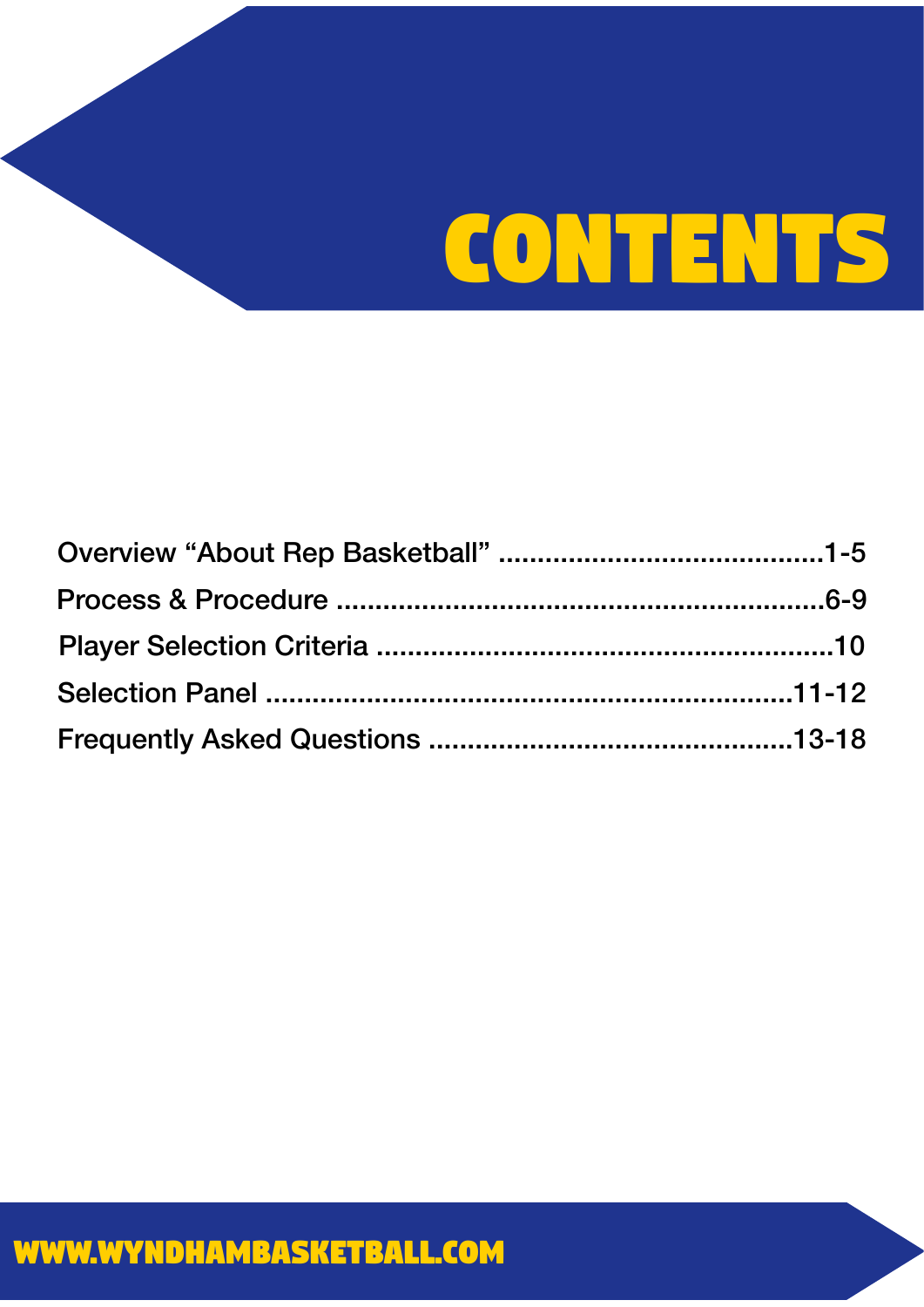# *OVERVIEW*

*1*

### *ABOUT THE WYNDHAM BASKETBALL ASSOCIATION*

The Wyndham Basketball Association is the largest nonprofessional sporting association in Melbourne's West. Our vision is to be the basketball association of choice in Melbourne's West, providing the opportunity for everyone to participate in the game of basketball.

Our goal is to grow and strengthen our community, by providing basketball pathways that are affordable, accessible and inclusive for players, coaches and officials of all abilities.

Formally known as Werribee; our representative arm includes junior rep program competing in the Victorian Junior Basketball League (VJBL), beginning at U12s through to U21s.

The senior rep program plays in the Big V competition and includes senior men and women, and youth men and women teams (Under 23s).

Both the senior and junior Wyndham Basketball programs have a very successful history. Our junior teams have won a number of championships over the years and produced basketballers who went on to play at state, national and international levels.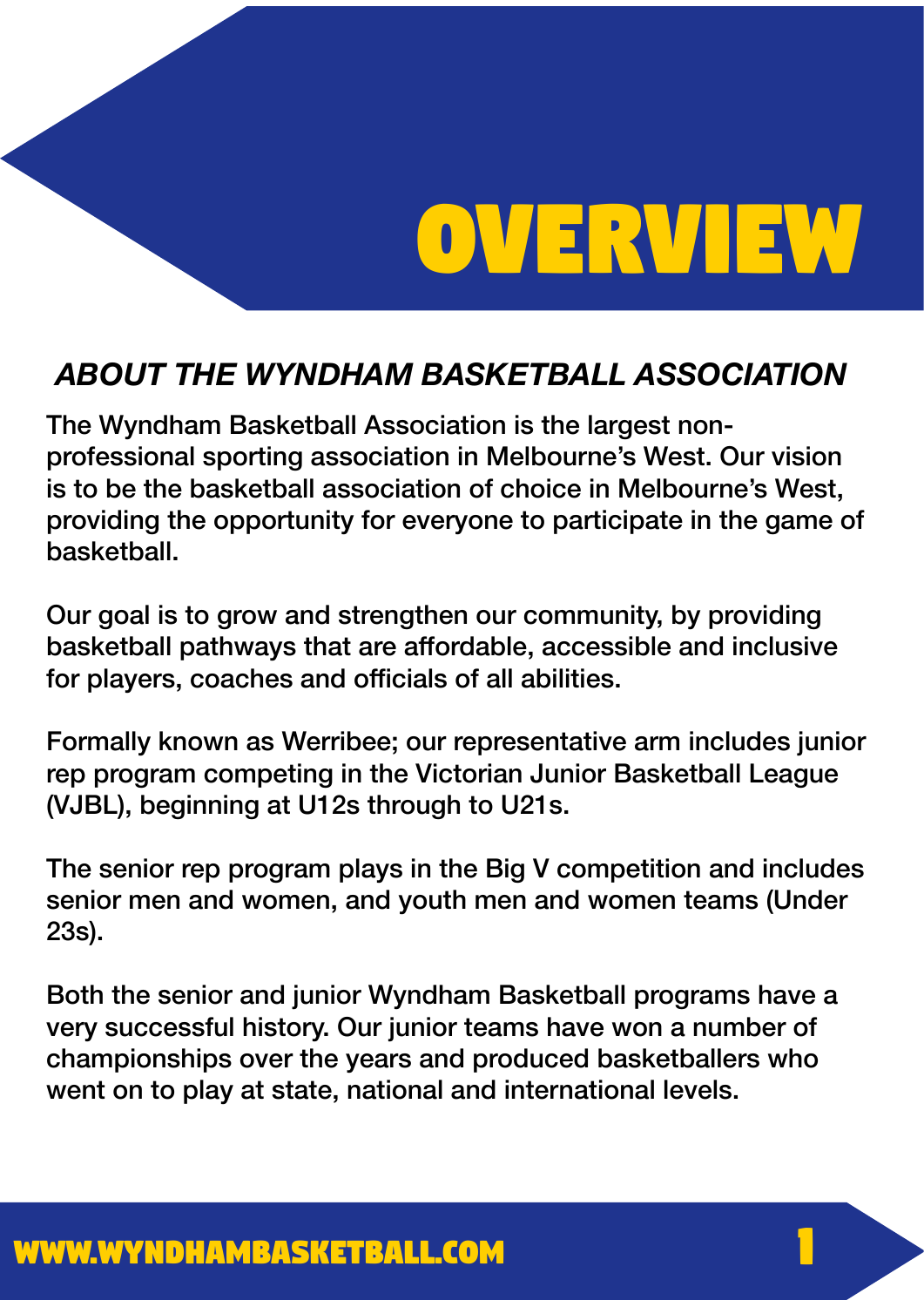# *OVERVIEW*

# *GETTING STARTED IN REPRESENTATIVE BASKETBALL*

The nature of representative basketball is that players "represent" the Wyndham region at an elite level, in addition to playing local domestic basketball. Players from all domestic clubs are welcomed and encouraged to try-out for the representative program.

Benefits of representative basketball include:

- 1. Opportunity to compete at an advanced level
- 2. Improved basketball skills and knowledge of the game
- 3. Exposure to different coaches and coaching methods
- 4. Developing new friendships and social networks

Players are sorted by age. Age grouping for the 2020/21 season is as follows:

- Rising Stars eligible players must not turn 10 in 2021, they are born in 2012 or 2013
- Under 12 eligible players must not turn 12 in 2021, they are born in 2010 or 2011
- Under 14 eligible players must not turn 14 in 2021, they are born in 2008 or 2009
- Under 16 eligible players must not turn 16 in 2021, they are born in 2006 or 2007
- Under 18 eligible players must not turn 18 in 2021, they are born in 2004 or 2005
- Under 21 eligible players must not turn 21 in 2021, they are born in 2001, 2002 or 2003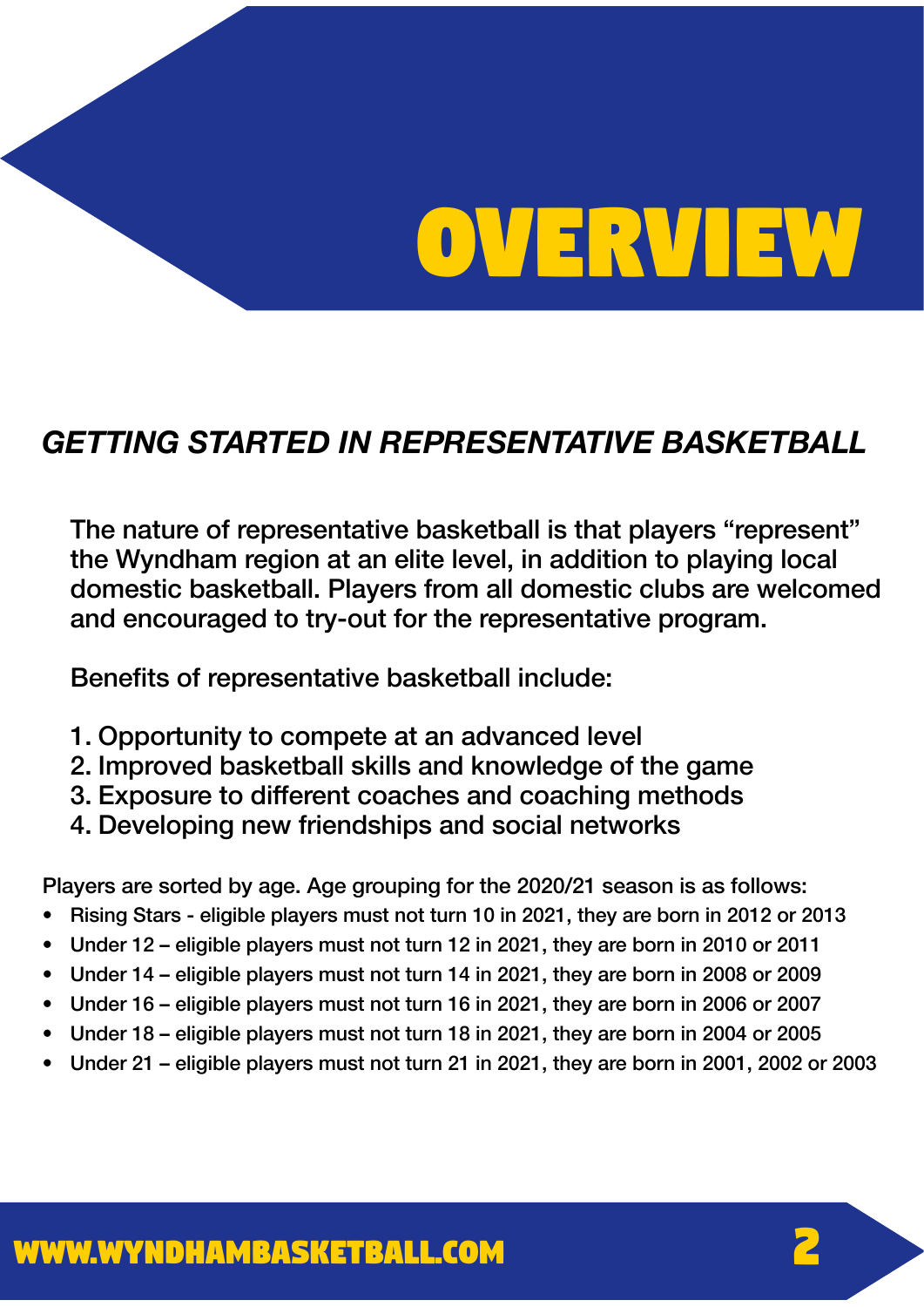# *OVERVIEW*

### *DIFFERENCES BETWEEN REP AND DOMESTIC*

As representative basketball is highly competitive, there are increased expectations of the players to listen, learn and improve their basketball skills and knowledge. Most players enjoy this challenging environment and thrive as a result of it; however, it is important to note that there is generally higher expectations and more pressure than in domestic basketball. Other important differences include:

- No quarantee of selection Trying out for representative basketball does not mean the player is guaranteed placement in a team, and placements cannot be appealed or disputed.
- Roles Players are allocated specific roles in the team based on their size, their abilities and that of their teammates. They often don't have the opportunity to play in all positions in a game situation.
- Court Time Players are not rotated evenly as is often the case in domestic. Players will have more or less time on court during the game, depending on a number of factors including skill level, match-up to opposition players, participation and attendance at training and performance on the night.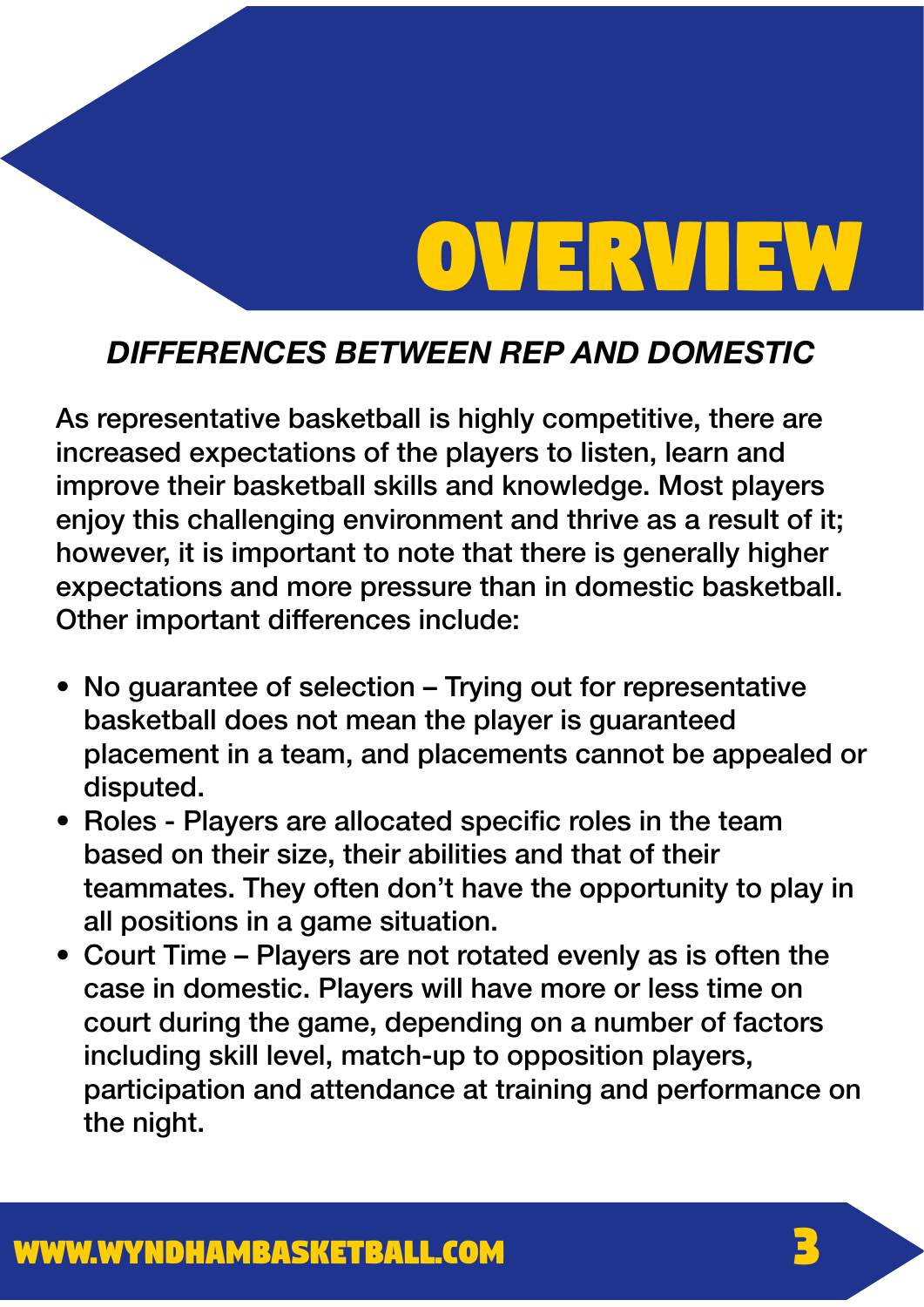

### *COMMITMENT REQUIRED*

Representative basketball is a year-long commitment:

- Tryouts are held safely, once we are able to return to the court. There are 3 tryout times for each age group and teams are then selected by the Selection Panel and age-level coaches.
- Scheduling is subject to change this season, but regular seasons are October to February (excluding school holidays) is practice games, pre-grading and grading where teams play each other on a Friday night in order to determine the appropriate competition grade for each team.
- March to July (excluding school holidays) is the competition season, where teams alternate playing home and away on Friday night, travelling around metropolitan Melbourne and beyond.
- August is when the finals series is played to determine the winner at each level of the competition. Again, travel to different locations is required.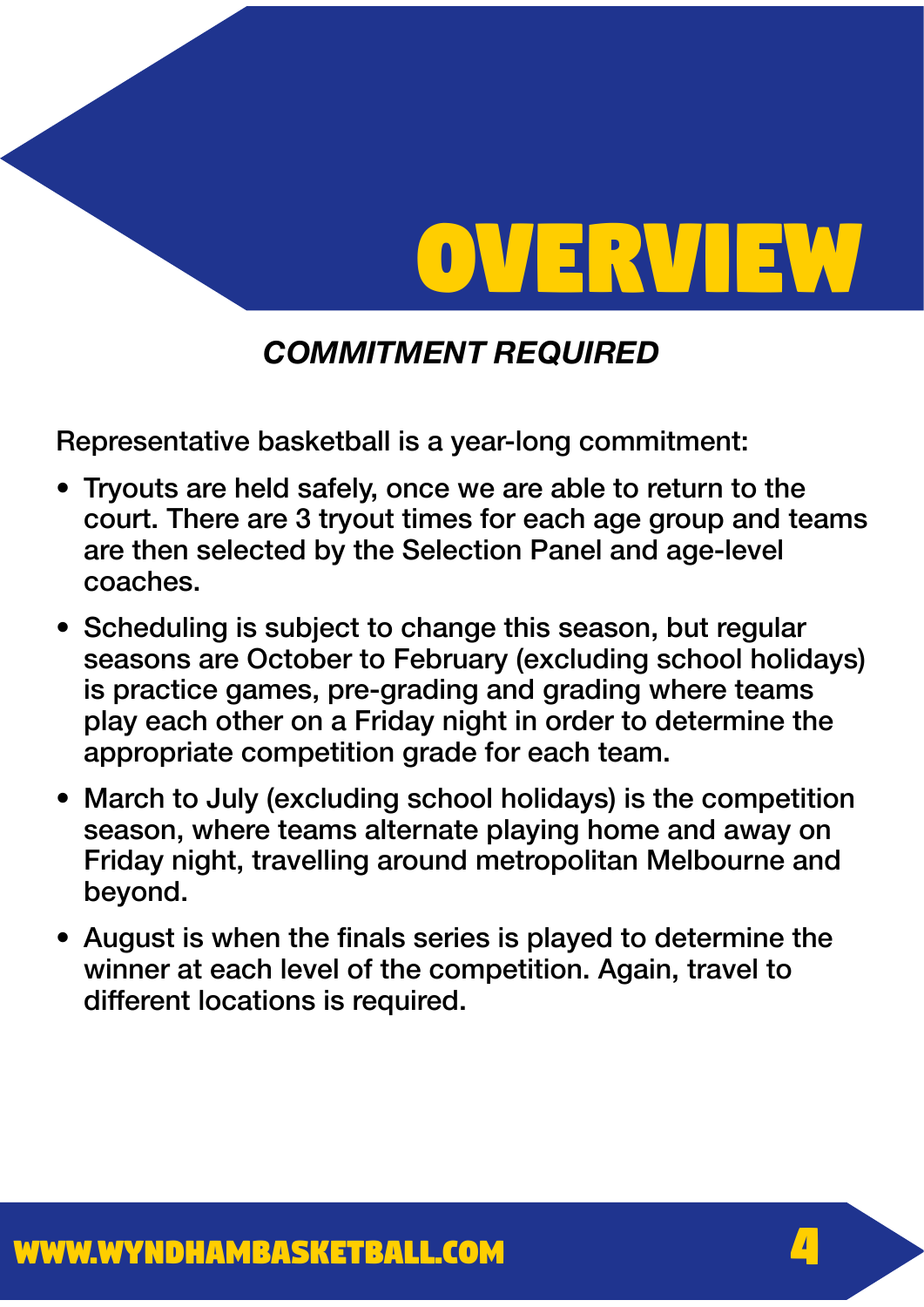

### *COMMITMENT REQUIRED cont.*

All players and parents/guardians must be prepared to meet the following commitments:

- 1. Weekly Commitments:
- Friday night game, generally alternating home/away
- Sunday morning training, generally between 8am and 12.30pm every week
- Mid-Week training in the evening, generally between 6pm and 9pm
- 2. Tournament Weekends:
- Victorian Classic Tournament on Queens Birthday Weekend in June (only for VC teams, if they qualify).
- 3. Domestic Commitments:
- All players participating in representative basketball are required to also play domestic basketball at Wyndham. Exemptions apply in certain circumstances (refer to WBA website).
- 4. General Commitments:
- All players, coaches, parents and spectators must agree to abide by Basketball Victoria's Code of Conduct
- There is a financial commitment for the VJBL season. Fee structure to be finalised in the coming weeks.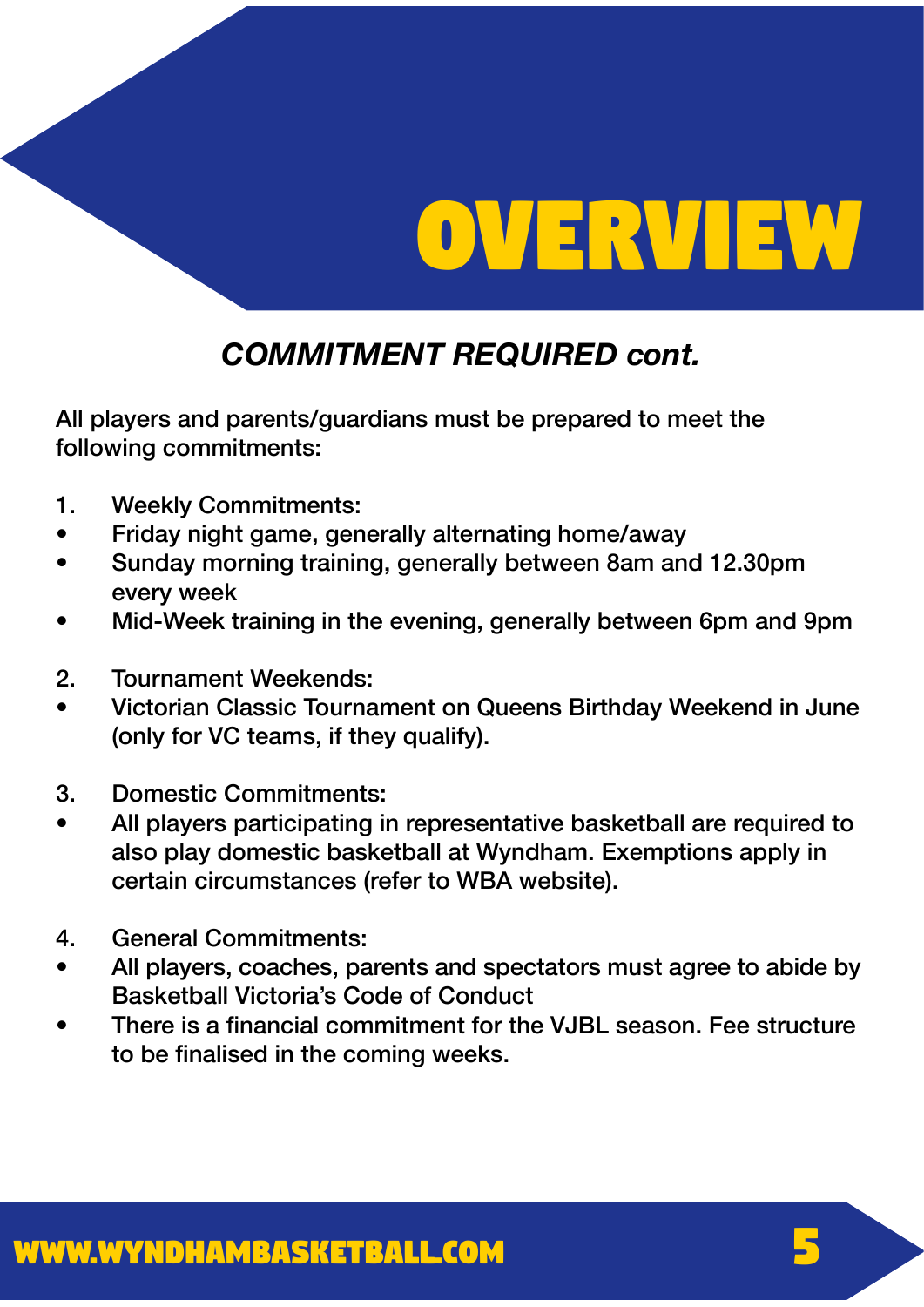# *COACH APPOINTMENT PROCESS*

- VJBL coaching applications are called for via the WBA website and social media. Potential VJBL coaches are also emailed and encouraged to apply.
- Coaching applications closed. Wyndham Basketball VJBL Coach Selection Panel meet to appoint coaches to specific age groups/ genders. Follow up interviews held at the discretion of the selection panel.
- Coaches appointed to age group/genders prior to tryouts (this includes head and assistant coaches). Announcements made via the WBA website and social media.
- At the later stages of the Representative Tryouts, coaches are appointed to specific teams and specific roles.

Please note: Coaches are not named to specific teams until later in the tryout process to ensure the upmost transparency in our selection process and to protect selected coaches from unfair accusations or perceptions.

All coaching appointments are made at the discretion of the WBA selection panel and ratified by the WBA Representative Committee and WBA Executive Committee.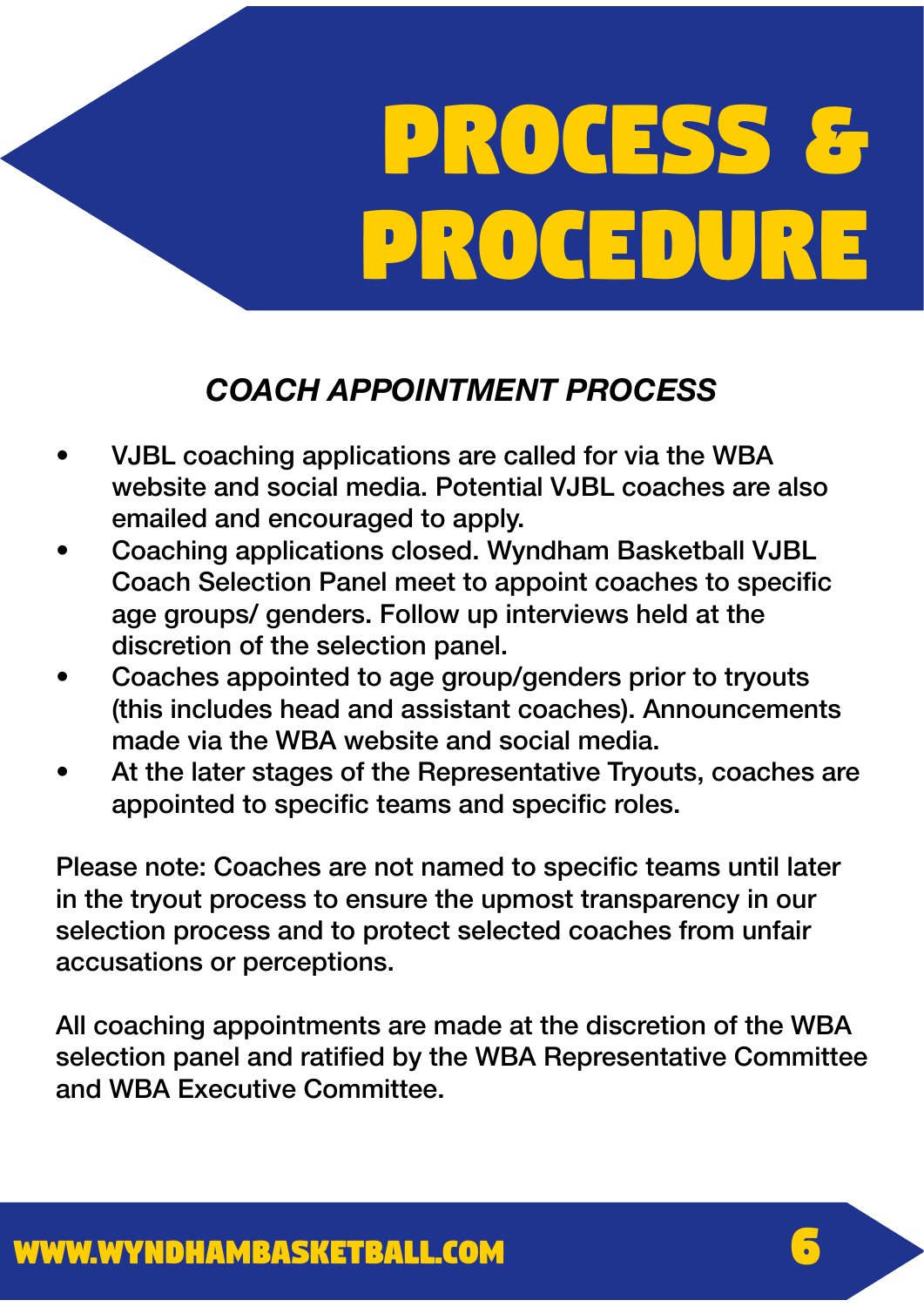### *SELECTION/TRYOUT PROCESS*

- Wyndham Basketball Junior Representative Program Tryouts advertised via the WBA website, VJBL website, social media and distributed through the online database. Players trying out must register online prior to tryouts.
- Players trying out from other associations must produce a signed "permission to train" (PTT) form on the day of tryouts. The WBA will scan a copy of all PTT forms for our records (The PTT forms can be found on the VJBL website.
- During the sign in process the players will have a number written on their arm and leg (bottom age athletes in each age group will have their number circled so that coaches can clearly identify athletes)
- Players are NOT permitted to wear Representative attire of any association to tryouts. This is to ensure a fair and open tryout process, with all athletes (Representative or Domestic) given the same opportunity. Players who wear Representative attire to a tryout session will be given a verbal reminder and a written note to take home by WBA staff in the first instance and have their name recorded. In the second instance, athletes will not be allowed to train.
- Representative Tryouts are run by the appointed 2020/21 Representative Coaches and the WBA Tryouts Selection Panel.
- The tryout program and curriculum are set by the Coaching and Programs Coordinator and Representative Coaching Leads.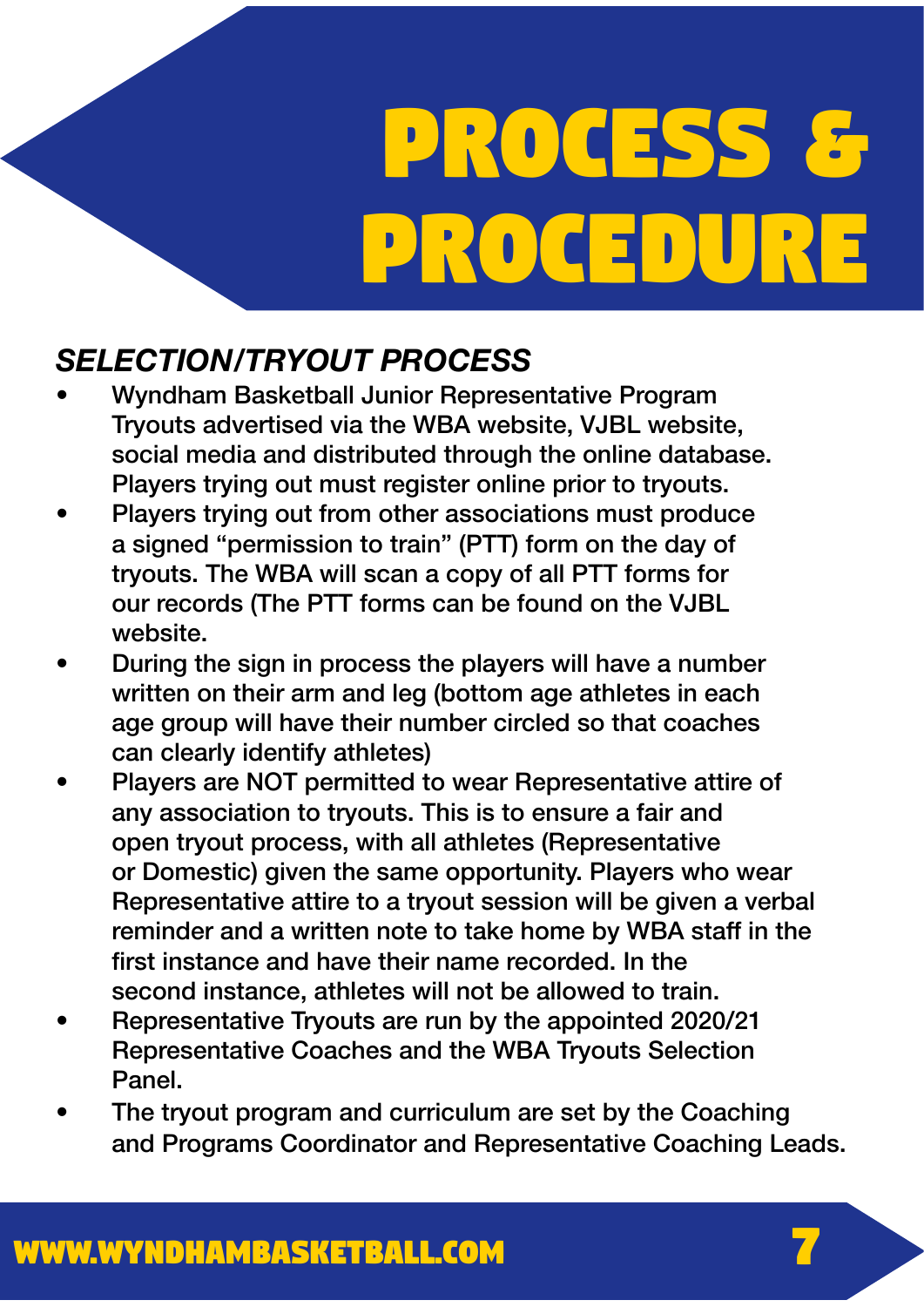#### *SELECTION/TRYOUT PROCESS cont.*

- The tryout sessions for each age group will be run by coaches from different age groups to ensure the age group coaches can focus on making selections. For example - when the U/12 boys try out, the U/14 coaches may run the session so that the U/12 coaches can focus on selecting.
- Head coaches and selectors compile their selections and make notes during the tryout sessions. At the conclusion of each tryout session, panel members and head coaches meet to discuss selections. All head coaches and selection panel members make selections for the entire age group, not just a specific team. This is to ensure that the right athletes are selected in all teams.
- Selections are made utilising the "Player Selection Criteria" (page 10). In instances where coaches disagree with selections recommended by the selection panel, the onus will be on the coaches to provide (basketball related) factual reasons why the selection should be changed or altered.
- At the conclusion of the last tryout all team selections are submitted to the Representative Tryouts Selection Panel for approval.

Please note: All selections are made utilising the "Player Selection Criteria" and are based on merit/performance, not reputation or connections. All selections are made at the full discretion of the WBA selection panel. Only head coaches will be involved with selections to minimise the volume of opinions.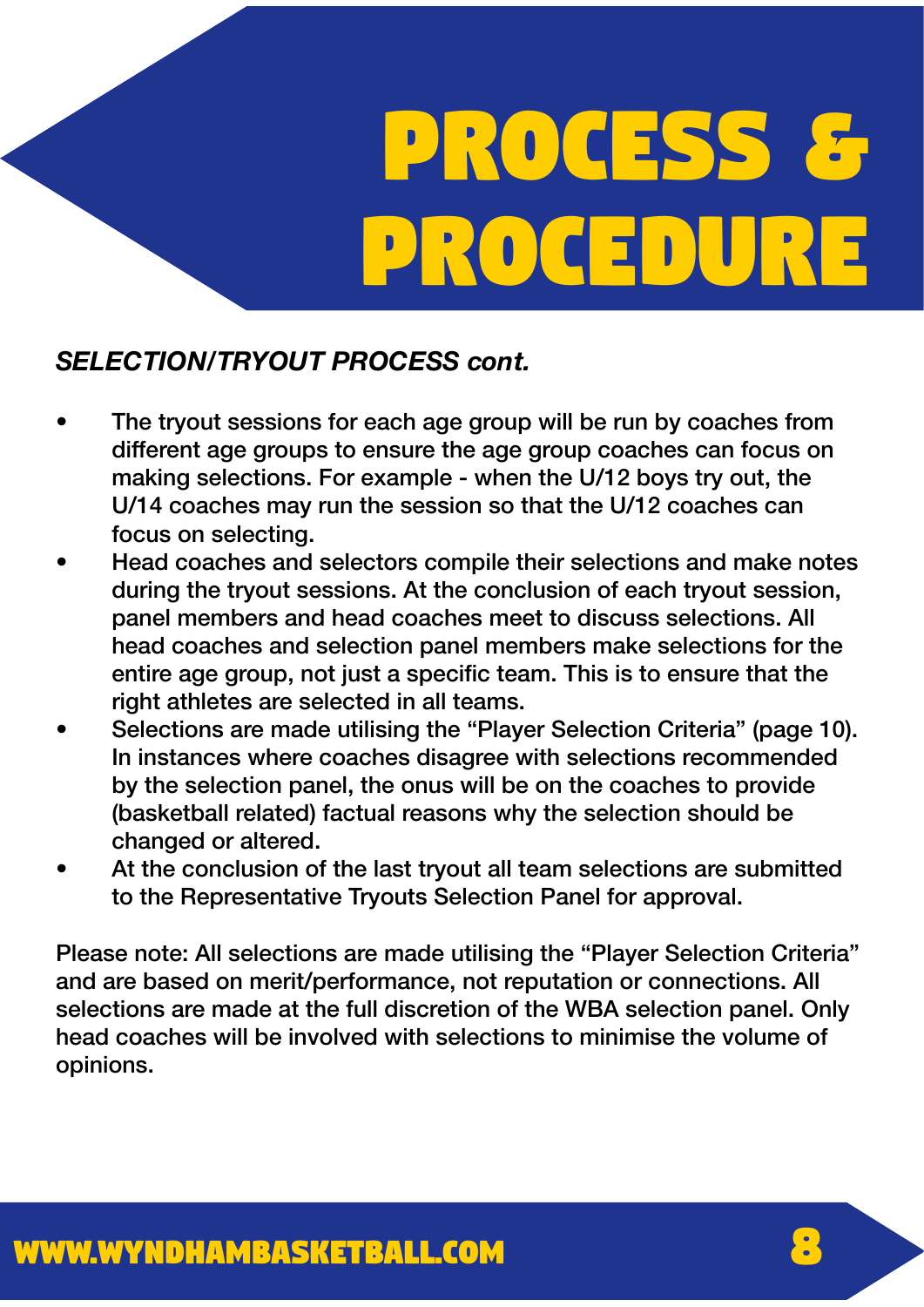### *TEAM ANNOUNCMENT PROCESS*

- Once teams have been selected at the conclusion of the tryouts, they will be announced on the WBA website and social media. It may take up to a week for these announcements.
- Following the team announcements, the appointed team coach will email selected athletes with further information and ask players to confirm acceptance of their position in the team.
- Teams then begin pre-season training/practice games and preparation for grading phase one.

### *TEAM FINALISATION PROCESS*

- Throughout the pre-season period and after grading phase one, players may be moved up or down in teams based on performance, commitment or other factors.
- At the conclusion of grading phase one, teams are set and finalised for the remainder of the 2020/21 VJBL season. No changes will be made from this point onwards, except under exceptional circumstances.

Please note: Teams are finalised at the discretion of the Coaching & Programs Coordinator and Representative Coaching Leads.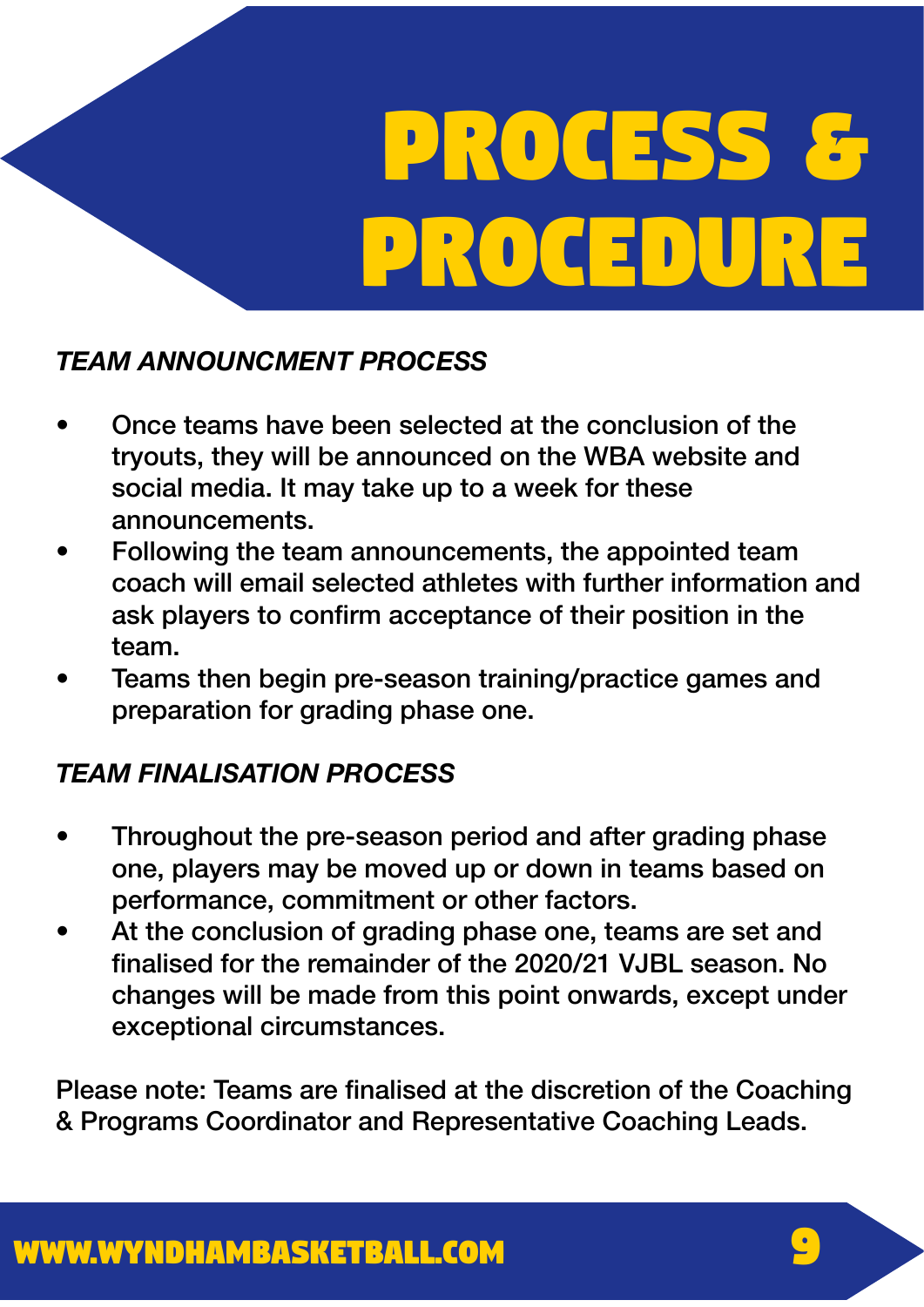# *Player selection criteria*

### *PLAYER SELECTION CRITERIA – 2019/20 VJBL TRYOUTS*

This selection criteria has been developed using the Basketball Victoria guideline for "Conducting a Selection Trial". The document provides a clear criteria for the selection panel to utilise during the 2020/21 tryout process. While this criteria provides a guideline, subjectivity is unavoidable. All selections are made at the discretion of the WBA Tryout Selection Panel.

#### *ATTITUDE – The attitude to become an exceptional basketball player*

Coachability, mental toughness, leadership, concentration, temperament, determination, commitment, performing in adverse conditions, resilience, coping with pressure/setbacks/criticism and persistence.

#### *PHYSICAL – Athleticism and physical attributes*

Physical capabilities/attributes including: height, arm length/wing span, general fitness, vertical jump, sprint speed, aerobic and anaerobic capacity, endurance, flexibility and agility.

#### *TECHNICAL AND TACTICAL ATTRIBUTES – Basketball specific skills and abilities*

Footwork, ball handling, passing, finishing, shooting, ability to defend 1 v 1, anticipation, decision making, ability to read play, understanding basketball specific concepts, cutting, spacing, playing off pick and roll, setting/using screens, ability to implement offensive and defensive structure/schemes.

*POTENTIAL – Potential to improve and develop into an elite basketball player* Great attitude, coachability, room for growth/improvement, rapid improvement in performance level in a short period of time, physical attributes.

#### *APPLICATION - Individual application in training and competition* Attendance, availability, respect to coaches/teammates/officials, outstanding work ethic, compete in every drill, compete on every play.

#### *TEAM ORIENTATION - The ability to fit into a team*

An individual's ability, to fit in and influence the team in a positive manner. The ability of the athlete to understand and accept a role. Is the athlete a great teammate? Are they encouraging and supportive? Do they celebrate other athlete's successes?

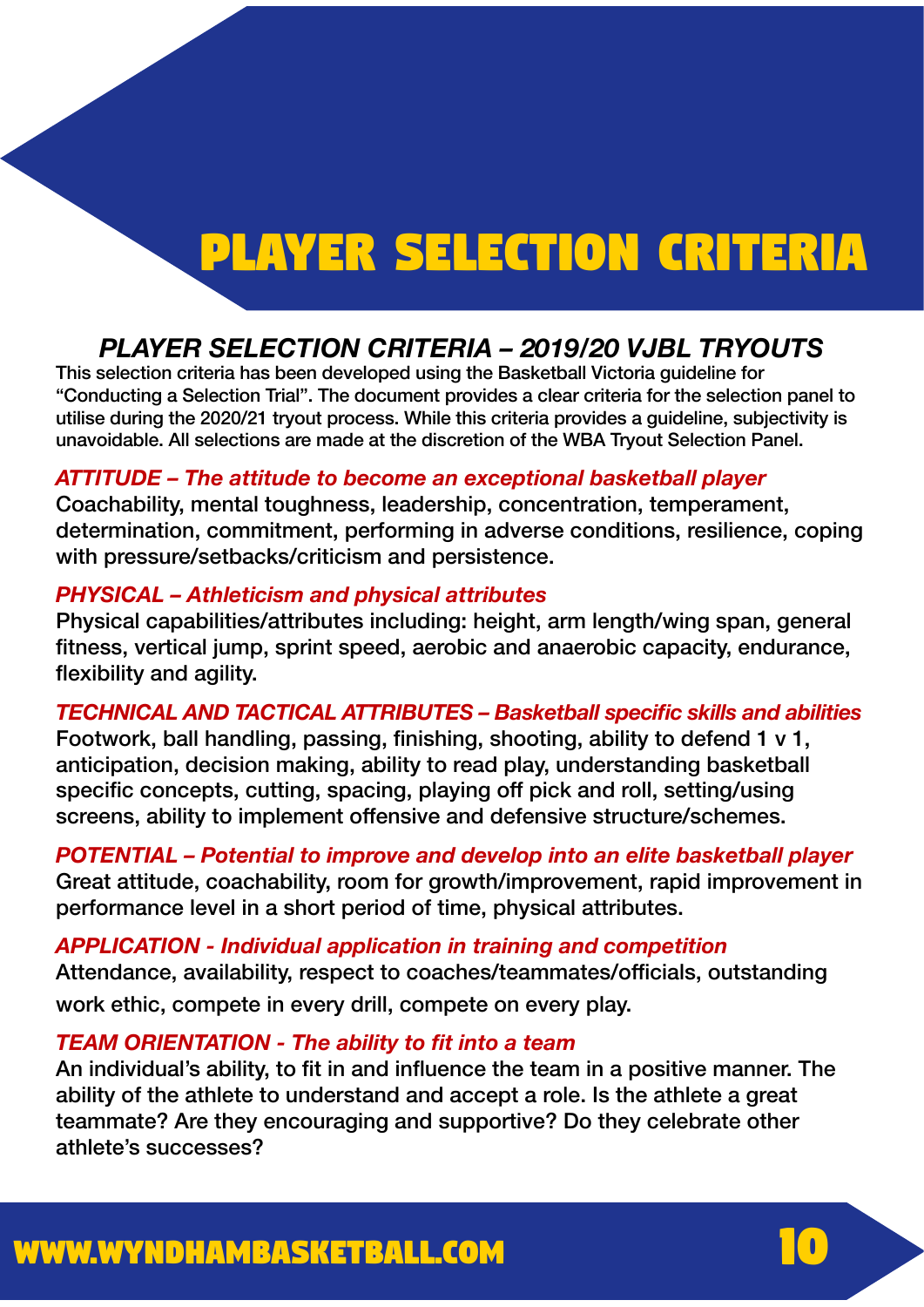# *selection PANEL*

Along with the appointed age group coaches, Wyndham Basketball has a strong field of experienced coaches to oversee the selections of all age groups. Please see below an overview of the experience and qualifications of the Rep Tryouts Selection Panel:

#### *GERARD HILLIER – WBA PLAYER & COACH DEVELOPMENT MANAGER*

- Performance Coach (Level 3) Accreditation
- Victoria Country U16 & U18 State Head Coach, 6 years' experience
- Basketball Victoria NITP/SDP/NPP Network Coach, 9 years' experience
- Basketball Victoria SDP Lead Coach MSAC Hub
- Australian 3x3 U18 Women's Youth Olympic Head Coach, 2018
- Director of Coaching Southern Peninsula BA, 10 years' experience
- Big V Championship Women Head Coach, 7 years' experience

#### *JACKIE GIBSON – WBA COACHING & PROGRAMS COORDINATOR*

- Association Coach (Level 2) Accreditation
- Master of Teaching (Secondary)
- Basketball Australia's Emerging Coaches program
- Bachelor of Sport Science & Coaching
- 15 years rep coaching experience including VC level
- Basketball Victoria SDP Network Coach
- Vic Metro U18 Women Assistant Coach
- Big V Championship Men Assistant Coach

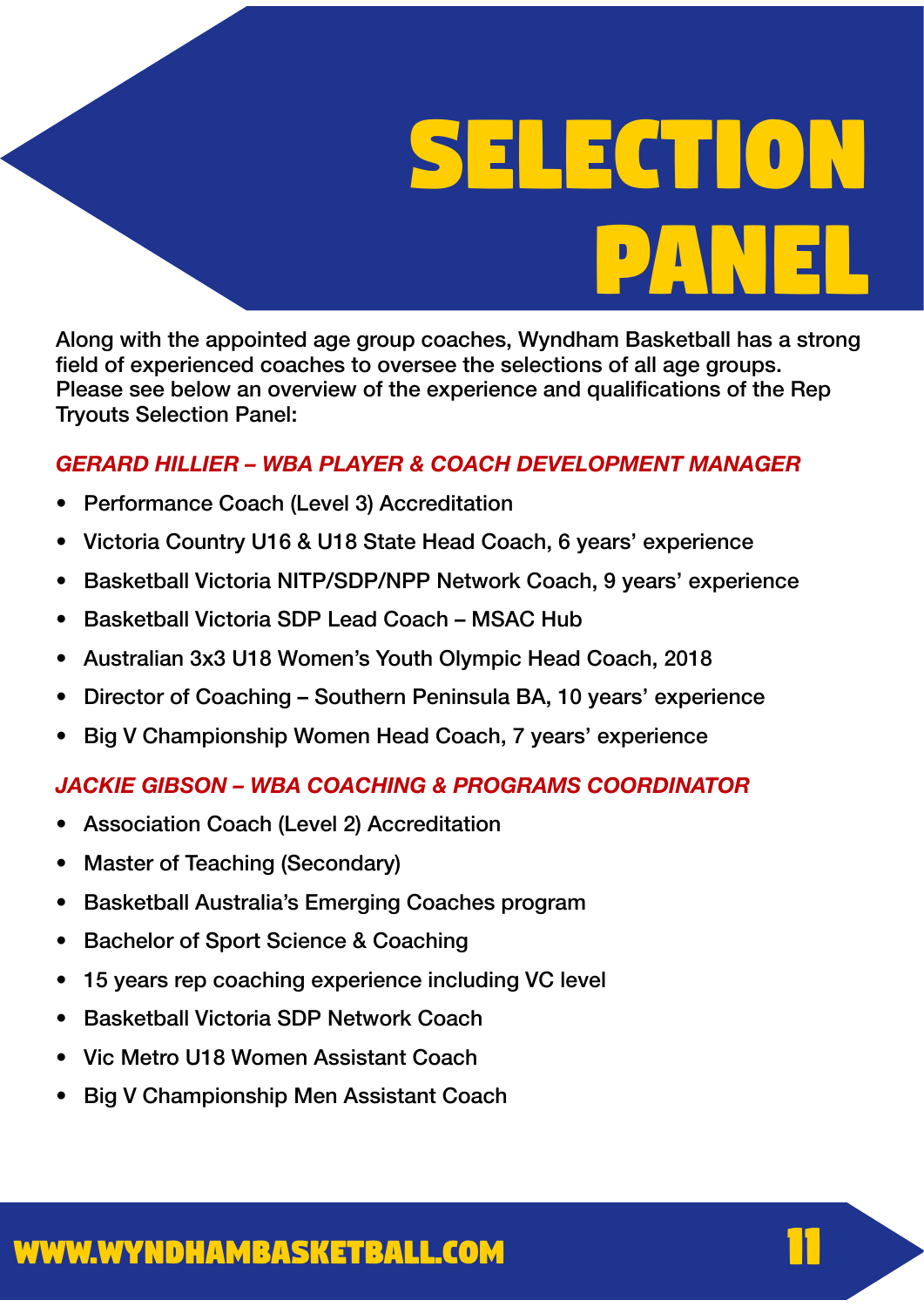# *selection PANEL*

#### *COREY MICHAILIDIS – WBA GIRLS REPRESENTATIVE COACHING LEAD*

- Big V Championship Assistant Coach
- Big V Youth Head Coach
- VJBL Representative Coach experience at Nunawading and Wyndham
- Presenter for WBA Online Domestic Coaching Clinics
- Association (Level 2) Coach Accreditation
- Youth Engagement Officer at Banksia Gardens Community Services
- Bachelor of Law

#### *GRANT DUCA – WBA BOYS REPRESENTATIVE COACHING LEAD*

- Association Coach (Level 2) Accreditation
- Bachelor of Sports Coaching
- Big V Youth League Men Head Coach
- Basketball Victoria SDP Network Coach
- WBA Development and High Performance Programs Coach
- 10 Years Representative Coaching Experience

#### *KYLE OGDEN – WBA ASSISTANT COACHING LEAD*

- Club Coach (Level 1) Accreditation
- WBA Development Programs Coach
- Extensive Rep Coach Experience in WA & Vic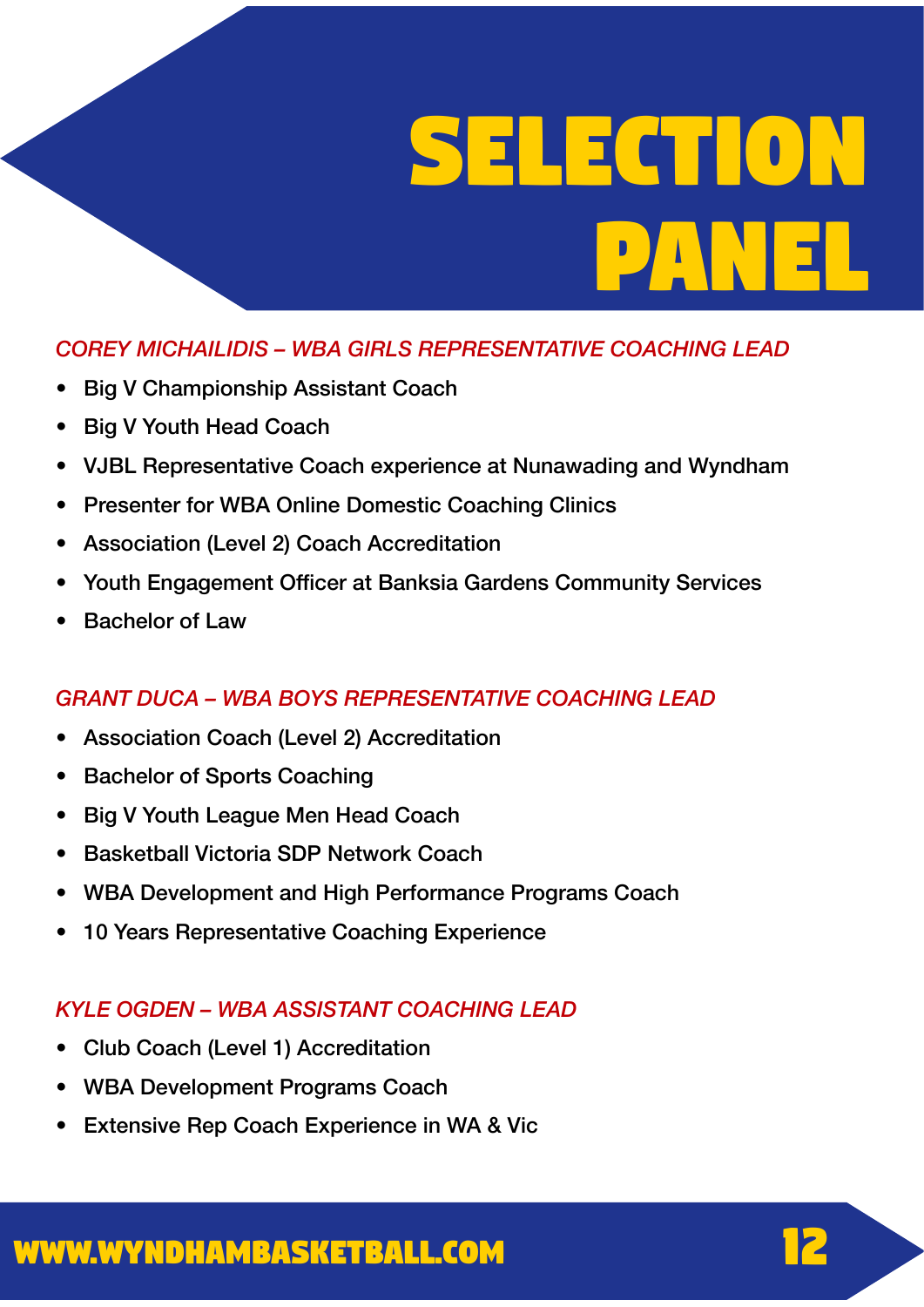### *GENERAL REPRESENTATIVE BASKETBALL QUESTIONS*

#### Q) What are the benefits of playing Representative Basketball?

Playing representative basketball allows athletes to play in the biggest junior basketball league in the country (VJBL) and has been a key pathway for many of Australia's best players including Ben Simmons, Dante Exum, Liz Cambage, Andrew Bogut, Michelle Timms and Andrew Gaze. It also exposes athletes to a higher standard of competition and a higher standard of coaching. The WBA has made significant investment in employing professional coaches to support and guide our representative program, including the Coaching & Programs Coordinator and the Representative Coaching Leads. In addition to the basketball related benefits, there are also general health and fitness benefits, social benefits and the life skills learned on and off the court.

#### Q) What level of commitment is required to play representative basketball?

Representative basketball is essentially a year round commitment. At minimum, athletes are expected to attend 2 weekly practices (normally one evening midweek and a Sunday morning practice) and a Friday night VJBL game (these games are held across greater Melbourne). There is also a financial commitment required to play representative basketball which once finalised will be outlined in the coming weeks.

#### Q) If I play representative basketball at Wyndham do I have to play domestic basketball?

Yes, all Wyndham Junior Representative Players are expected to play domestic basketball at Wyndham. Exemptions may be available upon application and are granted at the discretion of the WBA, please visit the WBA website for more information on the exemption process.

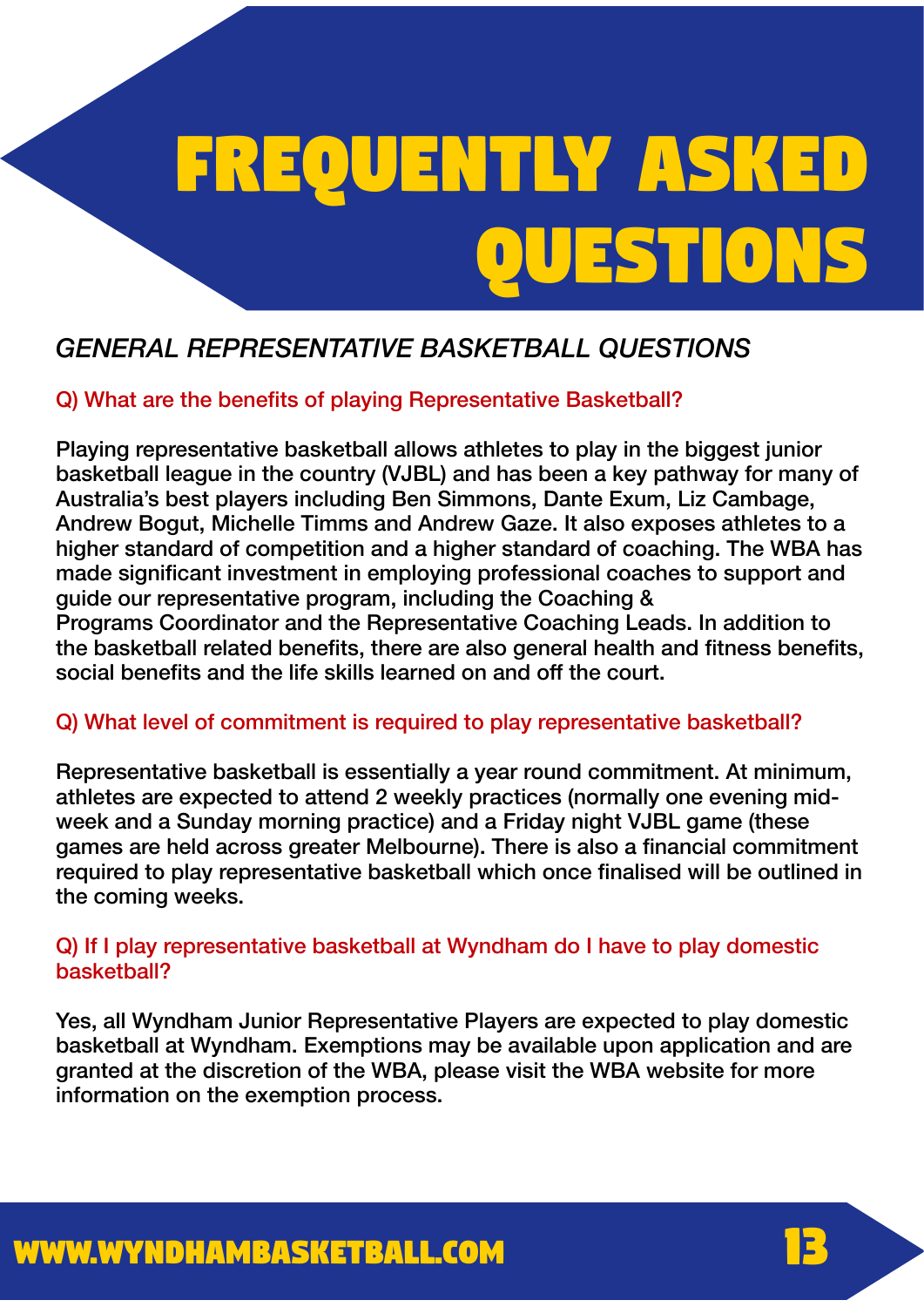#### Q) Are representative basketball athletes allowed to play other sports?

Yes, representative basketball athletes can play other sports. However, representative basketball is a serious commitment and athletes are expected to meet the expectations as outlined throughout this document.

#### Q) If my son/daughter cannot attend 2 sessions a week due to other commitments can they still play representative basketball?

Yes, however as representative basketball is a serious commitment, the inability to attend both training sessions may impact the level of team the athlete is selected in and may impact whether or not the athlete starts and how many minutes they play in games. These situations will be assessed on a case-by-case basis upon application to the Player & Coach Development Manager and Representative Coaching Leads. When registering for tryouts, athletes are required to outline any training restrictions.

#### Q) Is playing time guaranteed for representative athletes?

No, court time is NOT guaranteed. However, coaches are encouraged to fairly distribute court time based on level of commitment, application and attitude at practice and in games. Playing time is distributed at the discretion of the head coach and will not be dictated by parents/guardians. Players or parents/guardians who are concerned about playing time are required to appropriately discuss with the head coach, areas the athlete can improve to receive more court time. If there are still ongoing issues, the player or parent/guardian may raise their concerns with the Representative Coaching Lead.

#### Q) How were the representative coaches selected?

2020/21 VJBL coaching applications were called for via the WBA website, social media and distributed through the WBA database to domestic clubs and 2019/20 VJBL coaches. The WBA coach selection panel appointed coaches to age groups/ genders prior to tryouts. At the conclusion of the 2020/19 VJBL tryouts coaches are appointed to specific teams and roles. Read more on page 6.

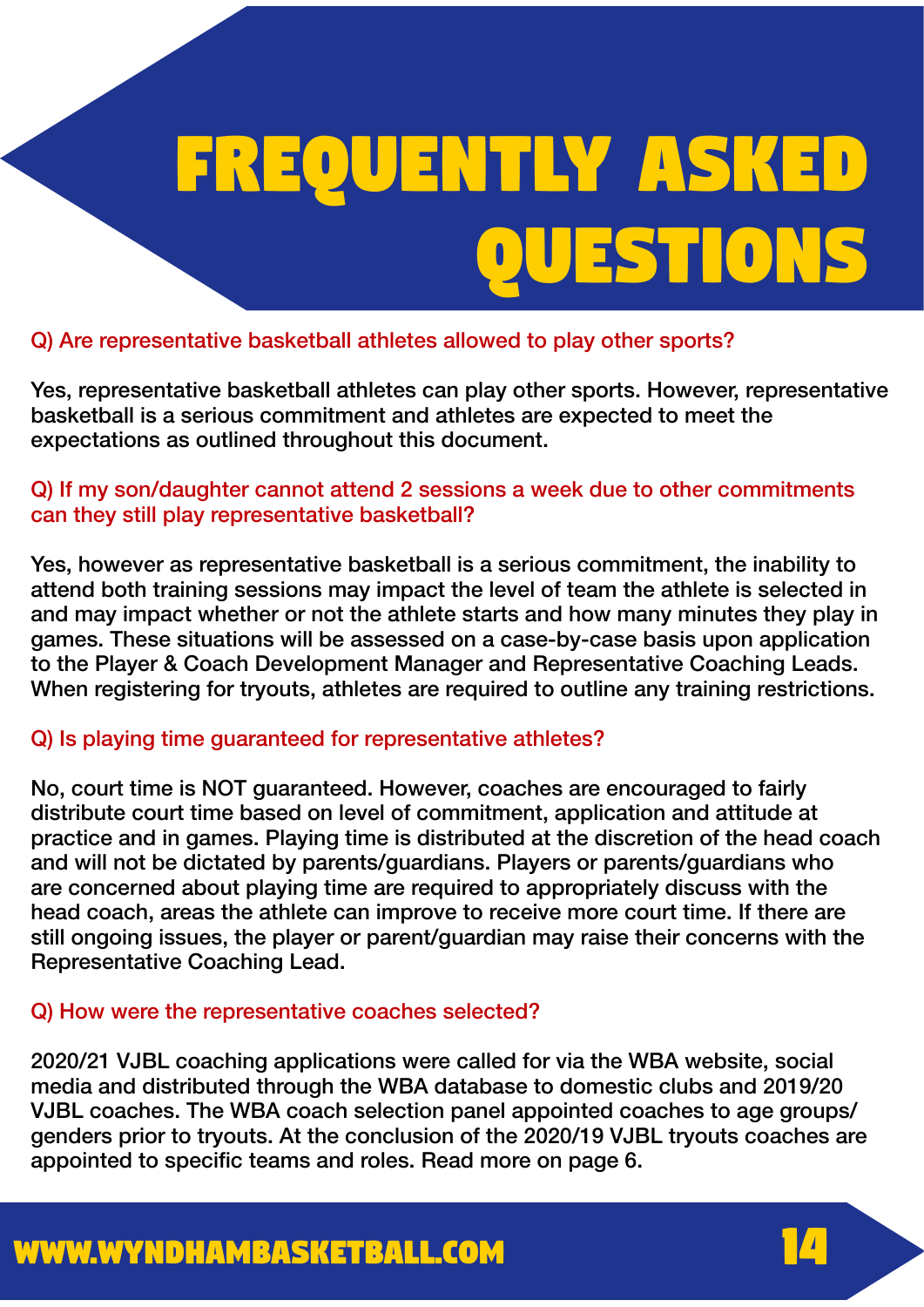#### Q) Why aren't coaches named to specific teams before tryouts?

To ensure a transparent selection process, coaches are not appointed to specific teams prior to tryouts. Additionally, not appointing coaches to specific teams protects coaches from unfair accusations or perceptions of bias. This method of appointment also allows the WBA to have flexibility in appointing parent coaches as they can be placed where their child is selected.

#### Q) When are representative coaches appointed to specific teams?

Representative coaches are appointed to specific teams at the conclusion of the tryouts. These announcements are made at the same time teams are announced.

#### Q) Are all the Representative coaches qualified?

Yes. All Wyndham representative coaches are required to hold a minimum Club Coach (Level One) Accreditation prior to the commencement of the VJBL season. Additionally, the WBA invests heavily in coach education and development running multiple mandatory professional development sessions for representative coaches to attend.

#### Q) What is the pathway for players at Wyndham Basketball Association?

The Wyndham Basketball Association offers the opportunity for players to progress from grassroots programs through to domestic basketball and then into state wide representative basketball competitions. The junior representative teams play in the VJBL and the senior representative teams play in the Big V competition. In addition to the core programs, Wyndham Basketball also offers a number of camps and development programs to help players progress to higher levels in the pathway. In 2017/18 the WBA Representative Program implemented the "Wyndham Way" Curriculum to ensure there is consistency of what is taught throughout the rep program. The "Wyndham Way" curriculum aligns with directives set by Basketball Victoria and Basketball Australia so that our athletes have the best opportunity to progress to higher level programs .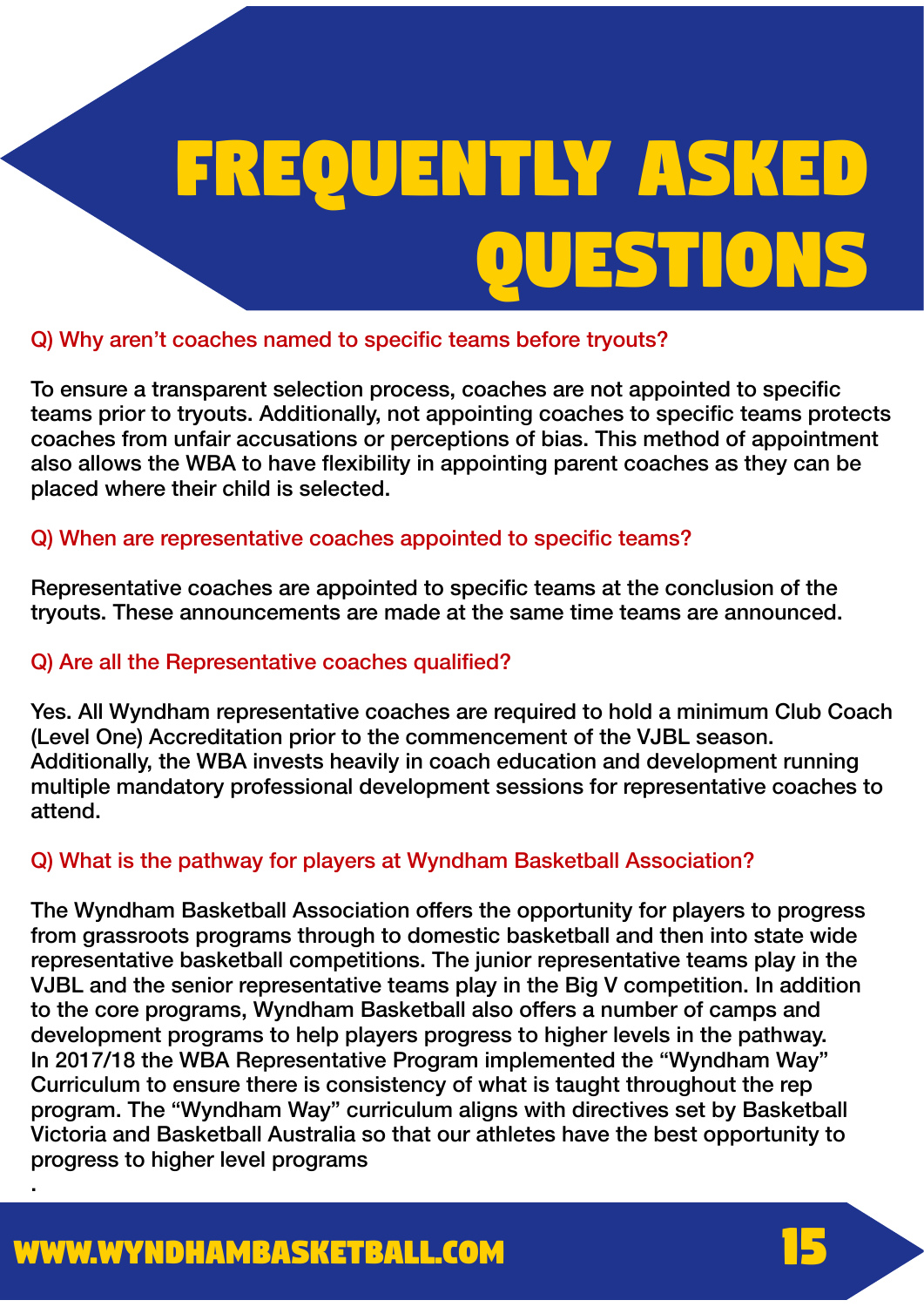### *TRYOUT QUESTIONS*

#### Q) Why are the tryouts closed to parents and spectators?

Representative tryouts are closed to all parents/guardians and spectators to ensure that all athletes are given the best opportunity to perform without outside distractions and to avoid potential for perceptions of bias to arise. Only coaches and selectors will enter the courts during tryouts.

#### Q) Why can't athletes wear Representative attire to tryouts?

To ensure all athletes are given the same opportunity without perception or bias, athletes must NOT wear Representative attire of any kind to tryouts. Please refer to page 6-9 for more information.

#### Q) What happens if my child cannot attend 2 or more of the tryouts?

You will need to apply for an exemption as outlined on the WBA website. Exemptions may be granted at the discretion of the WBA.

#### Q) What are the coaches and selectors looking for in players?

Coaches/selectors are looking at a wide variety of skills and attributes in athletes. Page 10 outlines the key attributes that players will be assessed on at the tryouts.

#### Q) How are Rep teams selected?

As outlined throughout this document, Rep teams are selected by the representative selection panel and age-level coaches.

#### Q) When are the Rep teams finalised for the 2020/21 VJBL season?

While teams will be named at the conclusion of the Representative tryouts – teams for the 2020/21 VJBL season are not finalised until the end of grading phase one.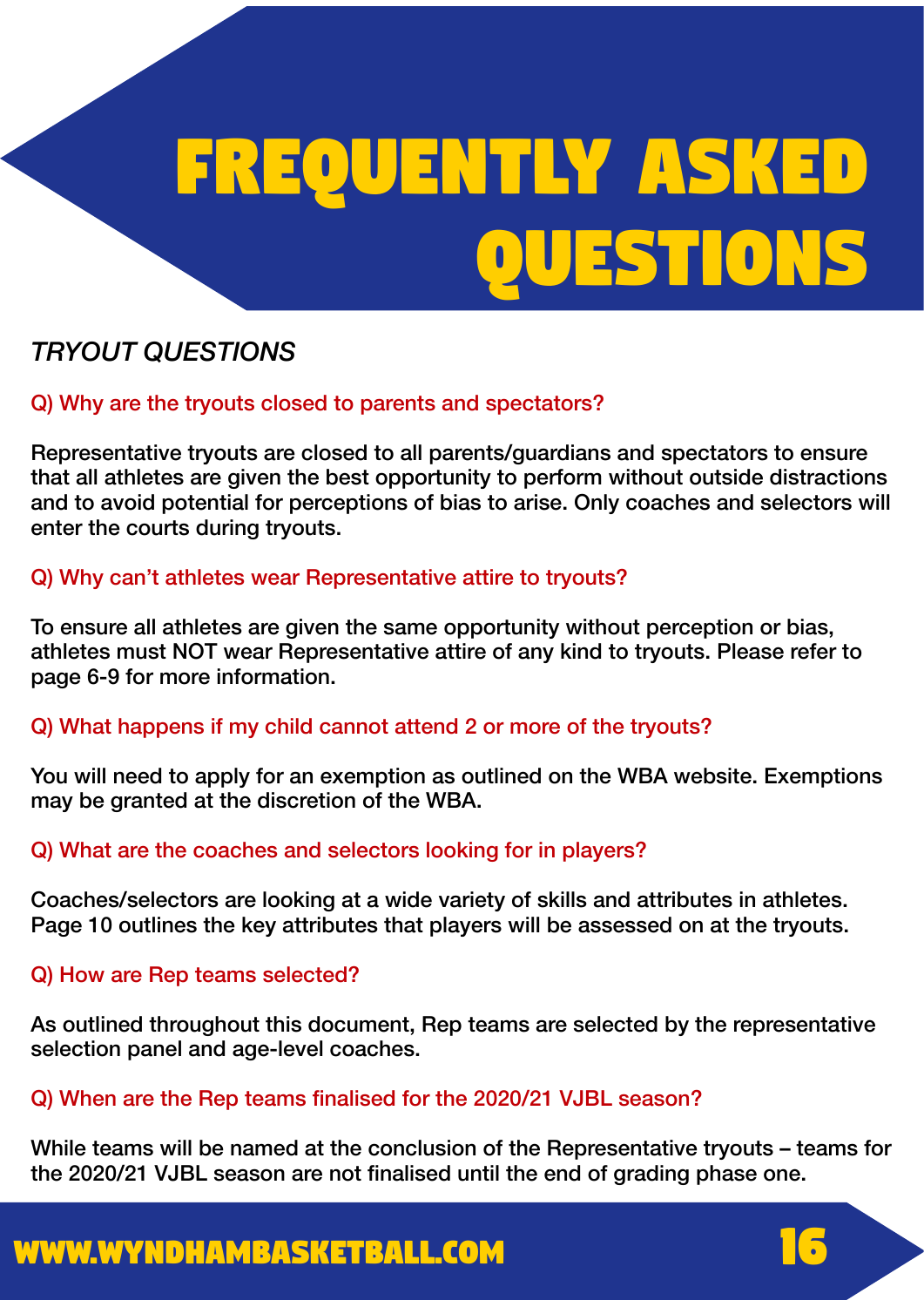Q) My child was promised that they would be in a certain team next year, why didn't this happen?

The WBA does not make any promises to athletes about which team they will be selected in prior to tryouts. All selections are made on merit at the tryouts based on the selection criteria.

Q) If my child has made a 1st team previously shouldn't they make a 1st team again this year?

No, all selections are made on merit each year. Athletes that make 1st teams in younger age groups do not automatically gain selection in higher teams. Athletes all progress at different rates and some athletes may be early developers, while others may be late developers. Each year athletes are assessed by the selection panel against the selection criteria and placed in teams accordingly.

#### Q) Why aren't Rep teams finalised until the end of grading phase one?

By not finalising teams until after grading phase one, the WBA can ensure all teams are appropriately selected with athletes in appropriate teams. Movement between teams may be made in the best interest of the program and only by approval of the PCDM and Representative Coaching Leads.

#### Q) What if my child doesn't tryout well or gets nervous during tryouts?

It is unfortunate that some athletes do not perform well in tryout situations, however, it is also important for Representative basketball athletes to be able to perform under pressure as this will translate to pressure situations in games. As mentioned above, athletes can also be moved up or down if appropriate during grading phase one to ensure teams are correctly selected.

#### Q) My child is better than a child that was selected above them, how can that happen?

The selection panel will provide your child with some feedback on things to improve, however, under no circumstances will the WBA discuss other athletes selection.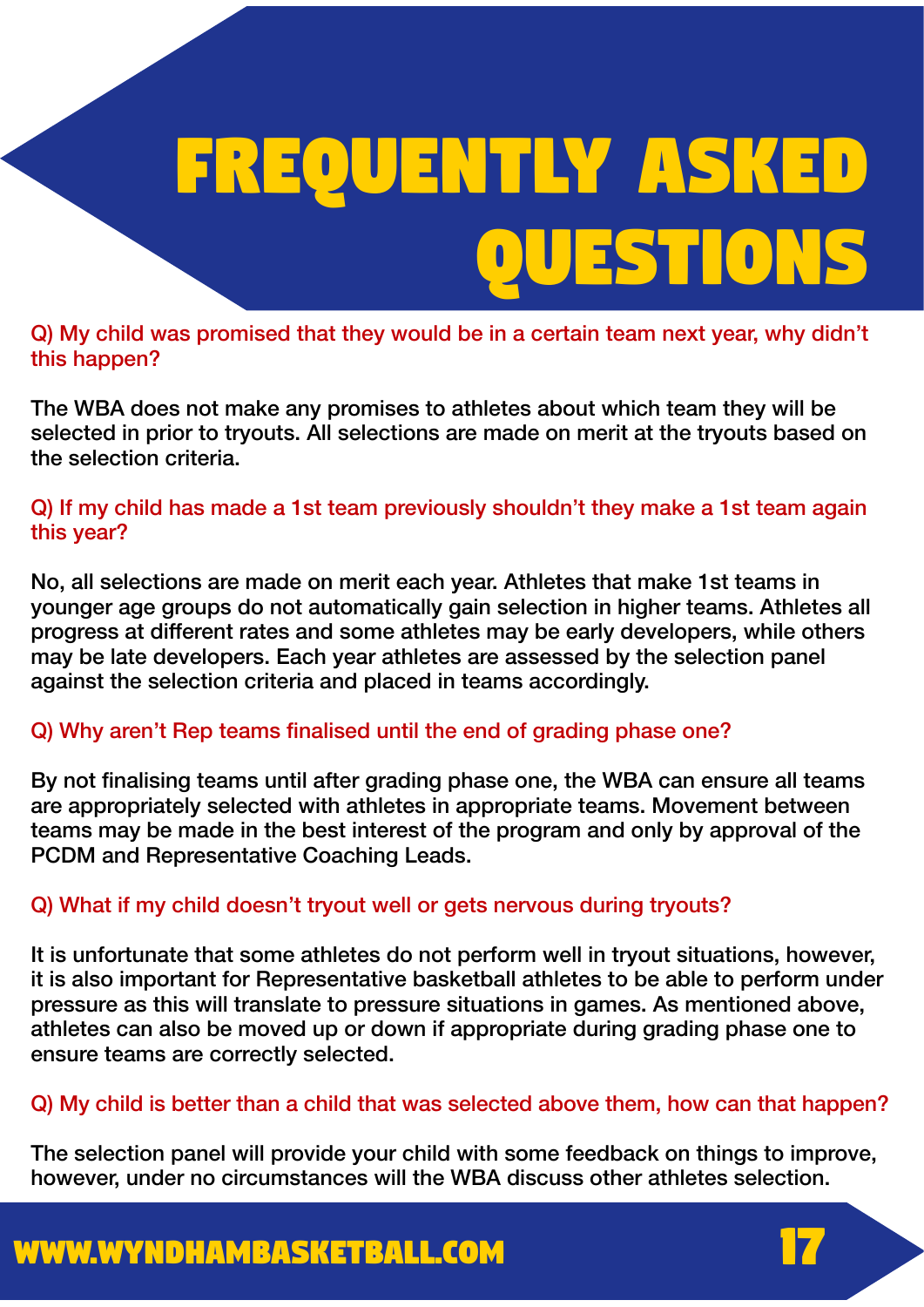Q) I believe my child is in the top ten players, why didn't they make the 1st team?

When selecting Representative teams, the WBA selection panel does not just select the 10 best skilled athletes or the 10 best scorers; there are many factors that impact the selection of teams. For example: Positional balance - when selecting teams, coaches need to ensure there is an appropriate number of athletes selected in each position (guards or bigs).

Q) My child plays A grade in domestic basketball, yet a C grade player was chosen above them. How/why does that happen?

Rep teams selectors and coaches do not take into consideration what level domestic team players play in. There may be many factors why a player does not play in A grade, for example, their club may not have entered an A grade team so they played in the grade their club was placed.

#### Q) My child wants to play with their friends, or we want our team to stay together. Can this happen?

All selections each year are made on merit. This is a representative program and teams will be selected accordingly based on the selection criteria and at the discretion of the selection panel. Factors such as friendship and other non-basketball factors cannot be taken into consideration when selecting representative teams.

#### Q) I have two children in the same age group, can they be picked in the same team?

Upon application the selection panel will consider these requests, however, it is our preference that all athletes be selected in teams based on merit. In such circumstances where parents/guardians request siblings be placed in the same team, athletes will always be placed in the lower team.